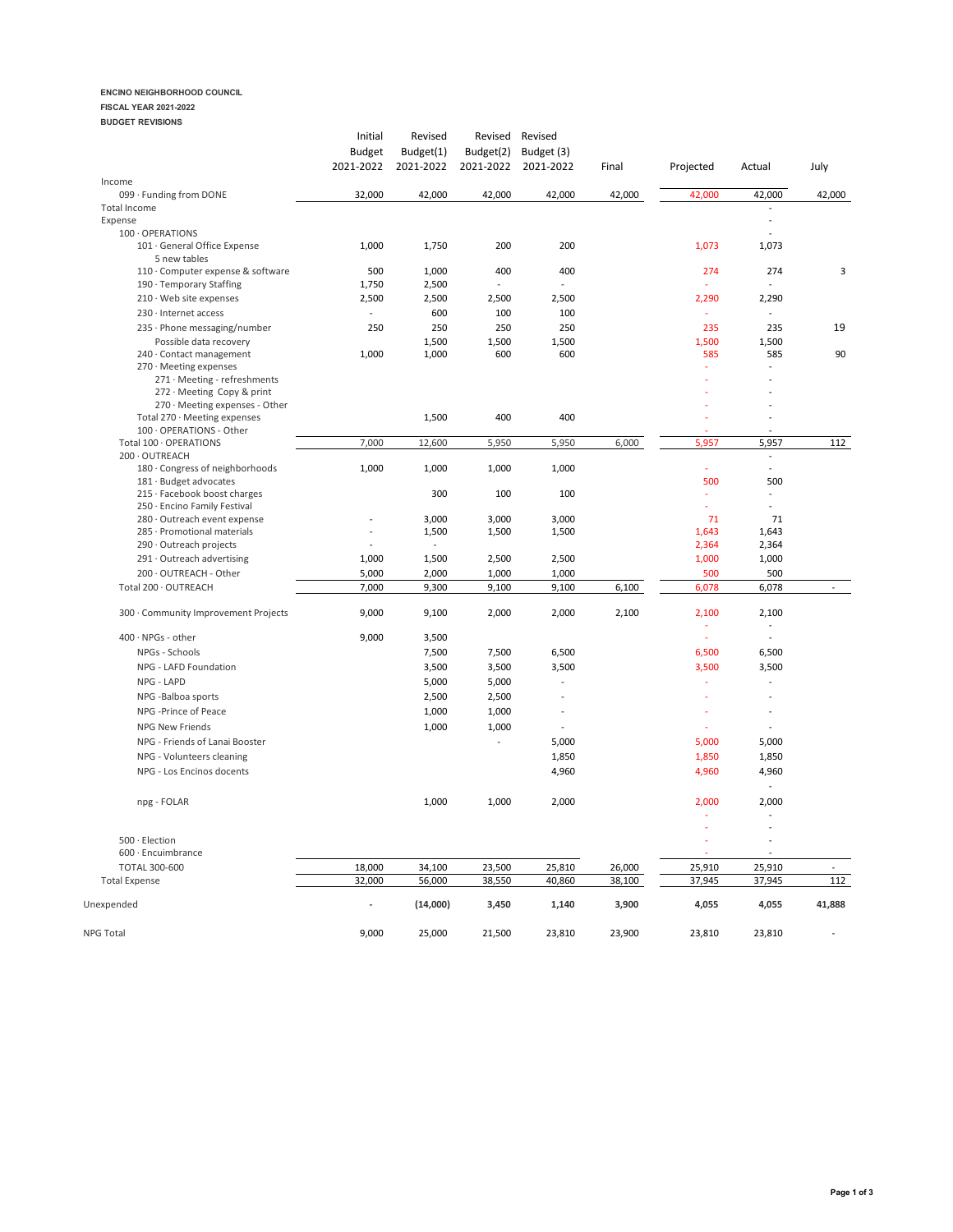### **ENCINO NEIGHBORHOOD COUNCIL**

### **FISCAL YEAR 2021-2022**

**BUDGET REVISIONS**

|                                                                                                                                                                                    | Aug    | Sep            | Oce    | Nov                      | Dec            | Jan            | Feb                     | Mar            | Apr       |
|------------------------------------------------------------------------------------------------------------------------------------------------------------------------------------|--------|----------------|--------|--------------------------|----------------|----------------|-------------------------|----------------|-----------|
| Income                                                                                                                                                                             |        |                |        |                          |                |                |                         |                |           |
| 099 · Funding from DONE                                                                                                                                                            |        |                |        |                          |                |                |                         |                |           |
| Total Income                                                                                                                                                                       |        |                |        |                          |                |                |                         |                |           |
| Expense<br>100 OPERATIONS                                                                                                                                                          |        |                |        |                          |                |                |                         |                |           |
| 101 · General Office Expense<br>5 new tables                                                                                                                                       |        |                |        |                          |                |                |                         |                |           |
| 110 · Computer expense & software<br>190 · Temporary Staffing                                                                                                                      | 103    | 3              | 3      | $\mathbf{3}$             | 141            | 3              | $\overline{\mathbf{3}}$ | 3              | 3         |
| 210 · Web site expenses                                                                                                                                                            | 150    | 150            | 199    | 199                      | 398            | 199            | 199                     | 199            | 199       |
| 230 · Internet access<br>235 · Phone messaging/number                                                                                                                              | 19     | 19             | 19     | 19                       | 19             | 19             | 19                      | 20             | 20        |
| Possible data recovery                                                                                                                                                             |        |                |        |                          |                |                |                         |                |           |
| 240 · Contact management<br>270 · Meeting expenses<br>271 · Meeting - refreshments<br>272 · Meeting Copy & print<br>270 · Meeting expenses - Other<br>Total 270 · Meeting expenses | 45     | 45             | 45     | 45                       | 45             | 45             | 45                      | 45             | 45        |
| 100 · OPERATIONS - Other                                                                                                                                                           |        |                |        |                          |                |                |                         |                |           |
| Total 100 · OPERATIONS<br>200 OUTREACH                                                                                                                                             | 317    | 217            | 266    | 266                      | 603            | 266            | 266                     | 267            | 267       |
| 180 · Congress of neighborhoods<br>181 · Budget advocates<br>215 · Facebook boost charges<br>250 · Encino Family Festival                                                          |        |                |        |                          |                |                |                         |                |           |
| 280 · Outreach event expense<br>285 · Promotional materials<br>290 · Outreach projects                                                                                             |        |                |        |                          |                |                | 53                      | 468<br>1,000   | 18<br>699 |
| 291 · Outreach advertising                                                                                                                                                         |        |                |        |                          |                | 1,000          |                         |                |           |
| 200 · OUTREACH - Other                                                                                                                                                             |        |                |        |                          |                |                |                         |                |           |
| Total 200 · OUTREACH                                                                                                                                                               | $\sim$ | $\blacksquare$ | $\sim$ | ÷,                       | ÷,             | 1,000          | 53                      | 1,468          | 717       |
| 300 · Community Improvement Projects                                                                                                                                               |        |                |        |                          |                |                |                         | $\overline{a}$ |           |
| $400 \cdot \text{NPGs}$ - other                                                                                                                                                    |        |                |        |                          |                |                |                         |                |           |
| NPGs - Schools                                                                                                                                                                     |        |                |        |                          |                |                |                         |                | 3,500     |
| NPG - LAFD Foundation                                                                                                                                                              |        |                |        |                          |                |                |                         | 3,500          |           |
| NPG - LAPD                                                                                                                                                                         |        |                |        |                          |                |                |                         |                |           |
| NPG -Balboa sports                                                                                                                                                                 |        |                |        |                          |                |                |                         |                |           |
| NPG -Prince of Peace                                                                                                                                                               |        |                |        |                          |                |                |                         |                |           |
| <b>NPG New Friends</b>                                                                                                                                                             |        |                |        |                          |                |                |                         |                |           |
| NPG - Friends of Lanai Booster                                                                                                                                                     |        |                |        |                          |                |                |                         |                |           |
| NPG - Volunteers cleaning                                                                                                                                                          |        |                |        |                          |                |                |                         |                |           |
| NPG - Los Encinos docents                                                                                                                                                          |        |                |        |                          |                |                |                         |                |           |
| npg - FOLAR                                                                                                                                                                        |        |                |        |                          |                |                |                         |                | 2,000     |
| 500 · Election                                                                                                                                                                     |        |                |        |                          |                |                |                         |                |           |
| 600 · Encuimbrance                                                                                                                                                                 |        |                |        |                          |                |                |                         |                |           |
| <b>TOTAL 300-600</b>                                                                                                                                                               | $\Box$ | $\mathbb{Z}^2$ | $\sim$ | $\overline{\phantom{a}}$ | $\mathbb{Z}^2$ | $\mathbb{Z}^2$ | $\mathbb{Z}^2$          | 3,500          | 5,500     |
| <b>Total Expense</b>                                                                                                                                                               | 317    | 217            | 266    | 266                      | 603            | 1,266          | 319                     | 5,236          | 6,484     |
| Unexpended                                                                                                                                                                         | 41,570 | 41,353         | 41,087 | 40,821                   | 40,217         | 38,951         | 38,632                  | 33,397         | 26,912    |
| NPG Total                                                                                                                                                                          |        |                |        |                          |                | L,             | $\overline{a}$          | 3,500          | 5,500     |